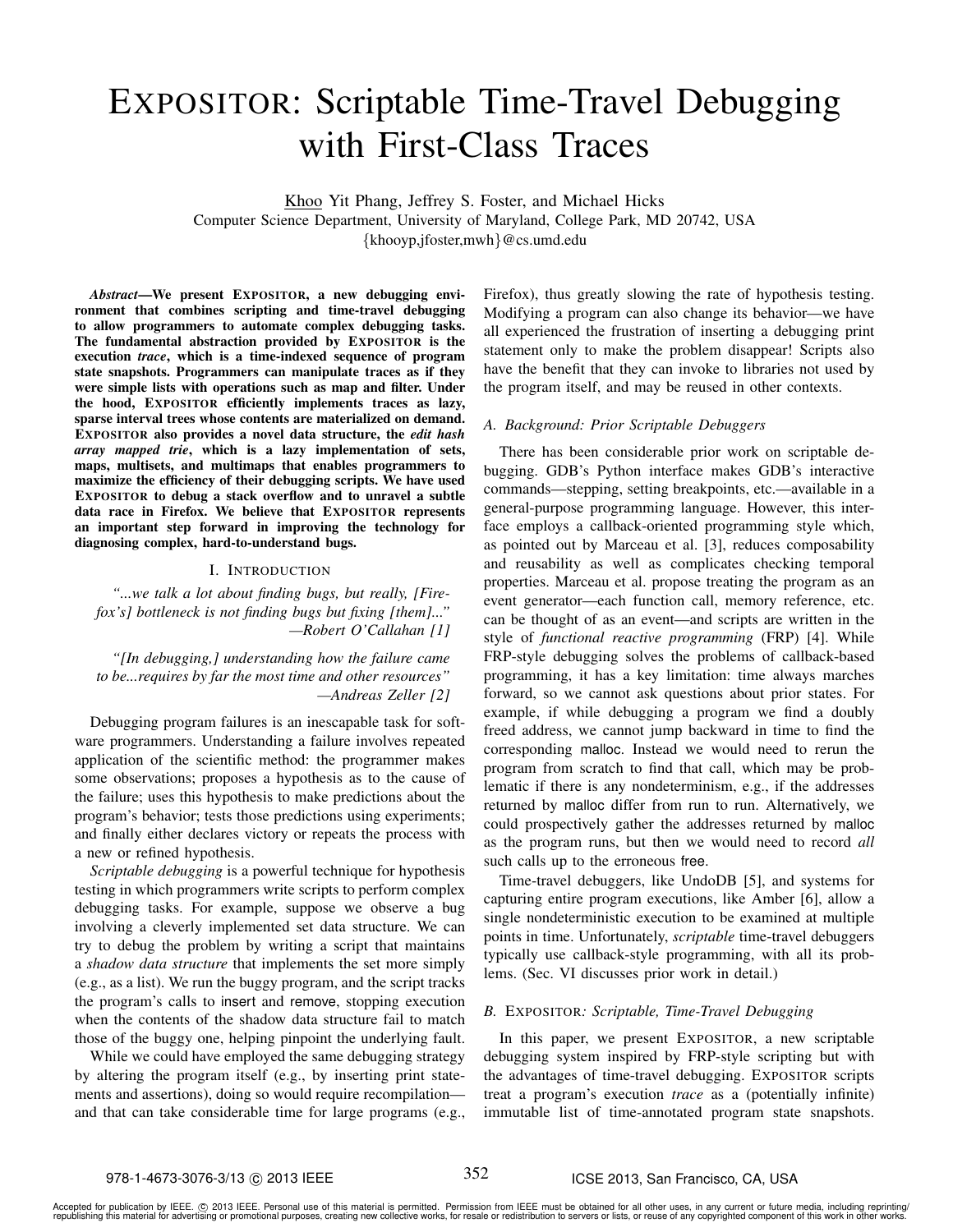Scripts can create or combine traces using common list operations: traces can be filtered, mapped, sliced, folded, and merged to create lightweight projections of the entire program execution. As such, EXPOSITOR is particularly well suited for checking temporal properties of an execution, and for writing new scripts that analyze traces computed by prior scripts. Furthermore, since EXPOSITOR extends GDB's Python environment and uses the UndoDB [5] time-travel backend for GDB, users can seamlessly switch between running scripts and interacting directly with an execution via GDB. (Sec. II overviews EXPOSITOR's scripting interface.)

The key idea for making EXPOSITOR efficient is to employ *laziness* in its implementation of traces—invoking the timetravel debugger is expensive, and laziness helps minimize the number of calls to it. EXPOSITOR represents traces as sparse, time-indexed interval trees and fills in their contents on demand. For example, suppose we use the breakpoints combinator to create a trace tr containing just the program execution's malloc calls. If we ask for the first element of tr before time 42 (perhaps because there is a suspicious program output then), EXPOSITOR will direct the time-travel debugger to time 42 and run it *backward* until hitting the call, capturing the resulting state in the trace data structure—the remainder of the trace, after time 42 and before the malloc call, is not computed. (Sec. III discusses the implementation of traces.)

In addition to traces, EXPOSITOR scripts typically employ various internal data structures to record information, e.g., the set s of arguments to malloc calls. These data structures must also be lazy so as not to compromise trace laziness if we eagerly computed the set s just mentioned to answer a membership query at time  $t$ , we would have to run the time-travel debugger from the start up until  $t$ , considering all malloc calls, even if only the most recent call is sufficient to satisfy the query. Thus, EXPOSITOR provides script writers with a novel data structure: the *edit hash array mapped trie (EditHAMT)*, which provides lazy construction and queries for sets, maps, multisets, and multimaps. As far as we are aware, the EditHAMT is the first data structure to provide these capabilities. (Sec. IV describes the EditHAMT.)

We have used EXPOSITOR to write a number of simple scripts, as well as to debug two more significant problems. Sec. II describes how we used EXPOSITOR to find an exploitable buffer overflow. Sec. V explains how we used EX-POSITOR to track down a deep, subtle bug in Firefox that was never directly fixed, though it was papered over with a subsequent bug fix (the fix resolved the symptom, but did not remove the underlying fault). In the process, we developed several reusable analyses, including a simple race detector. (Sec. V presents our full case study.)

In summary, we believe that EXPOSITOR represents an important step forward in improving the technology for diagnosing complex, hard-to-understand bugs.

# II. THE DESIGN OF EXPOSITOR

We begin our presentation by describing EXPOSITOR from the perspective of the debugging script writer. Due to lack of

 **class** execution: get at(t): *snapshot at time* t breakpoints(fn): *snapshot trace of breakpoints at func* fn syscalls(fn): *snapshot trace of breakpoints at syscall* fn watchpoints(x, rw): *snapshot trace of read/write watchpoints at var* x all calls(): *snapshot trace of all function entries* all returns(): *snapshot trace of all function exits 9* cont(): *manually continue the execution* get time(): *latest time of the execution 12* **class** trace: len (): *called by "* len(trace)*"* iter (): *called by "* **for** item **in** trace*"* get at(t): *item at exactly time* t get after(t): *next item after time* t get before(t): *previous item before time* t *19* filter(p): *subtrace of items for which* p *returns true* map(f): *new trace with* f *applied to all items* slice(t0, t1): *subtrace from time* t0 *to time* t1 *23* merge(f, tr): *see Fig. 2a* trailing\_merge(f, tr): rev trailing merge(f, tr): *see Fig. 2c* scan(f, acc): *see Fig. 2d* rev scan(f, acc): *see Fig. 2e 29* **class** snapshot: read var(x): *value of variable* x *in current stack frame* read retaddrs(): *return addresses on the stack . . . and other methods to access program state . . . 34* **class** item: time: *item's execution time* value: *item's contents*

Fig. 1. EXPOSITOR's Python-based scripting API (partial). The get\_X and len\_ methods of execution and trace are eager, and the remaining methods of those classes return lazy values.

space, we defer some details of the design, implementation, and results to our technical report [7].

Fig. 1 lists the key classes and methods of EXPOSITOR's scripting interface (we elide some methods for space), which is written as a library inside UndoDB/GDB's Python environment. The execution class, of which there is a singleton instance the execution, represents the entire execution of the program being debugged. The trace class represents projections of the execution at points of interest, and items in traces are indexed by their time in the execution. The snapshot class represents a program state at a particular point and provides methods for accessing that state, e.g., reading variables, reading the return addresses on the stack, and so on. There are several methods of execution that produce traces of snapshots. Finally, the item class represents arbitrary values that are associated with a particular point in the execution.

Given a debugging hypothesis, we use the EXPOSITOR interface to apply the following recipe. First, we derive one or more traces from the execution that contain events relevant to the hypothesis; such events could be function calls,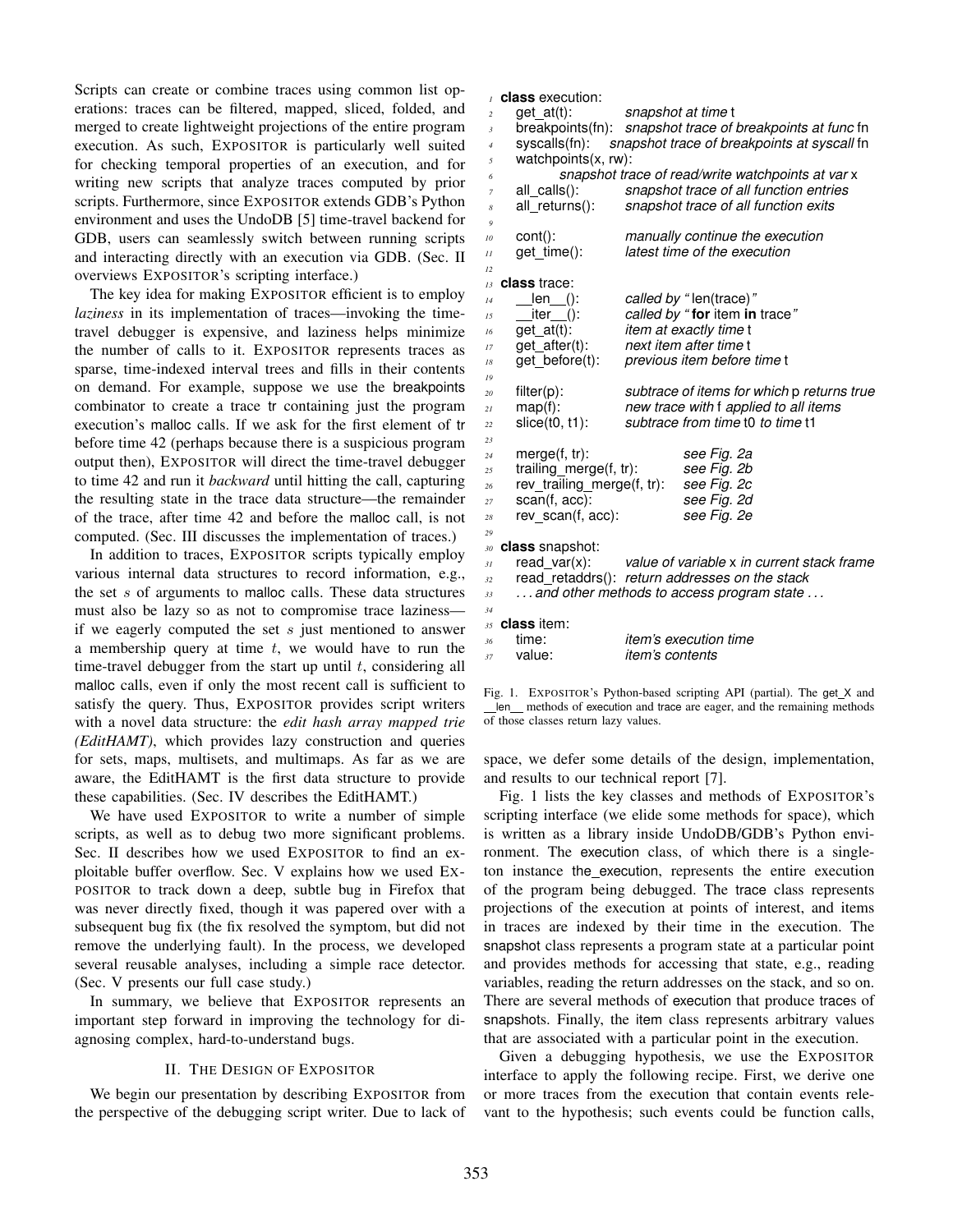

Fig. 2. Illustration of complex trace operations.

breakpoints, system calls, etc. Next, we combine these traces as appropriate, applying filters, maps, and so on to see if our hypothesis holds. Finally, we query the traces to find the result we are looking for.

# *A. Example: Reverse Engineering a Stack-Smashing Attack*

We illustrate the use of EXPOSITOR with a concrete example: reverse engineering a stack-smashing attack, in which malware overflows a stack buffer in the target program to overwrite a return address on the stack, thereby gaining control of the program counter [8].

We develop a reusable script that can detect when the stack has been smashed, which will help pinpoint the attack vector. Our script maintains a *shadow stack* of return addresses and uses it to check that only the top of the stack is modified between function calls or returns; any violation of this property indicates the stack has been smashed.

We begin by using the all\_calls and all\_returns methods on the execution to create traces of just the snapshots at function calls and returns, respectively:

- $38$  calls = the execution.all calls()
- *<sup>39</sup>* rets = the execution.all returns()

Next, we combine these into a single trace so that we can compare consecutive calls or returns. To do so, we use the tr0.merge(f, tr1) method, which creates a new trace containing the events from tr0 and tr1; any items from tr0 and tr1 that occur at the same time are combined with function f (Fig. 2a). Since function calls and returns can never coincide, we can pass **None** for f (as it will not be called):

*<sup>40</sup>* calls rets = calls.merge(**None**, rets)

Now, we map the read retaddrs method, which returns the list of return addresses on the call stack, over call returns to create a trace of shadow stacks at every call and return:

```
41 shadow_stacks = calls_rets.map(
```

```
42 lambda s: map(int, s.read_retaddrs()))
```
We also use map to cast the return addresses to Python ints.

Then we need to check that, between function calls or returns, the actual call stack matches the shadow stack except for the topmost frame (one return address may be added or removed). We use the following function:

```
43 def find corrupted(ss, opt shadow):
```

```
44 if opt shadow.force() is not None:
```

```
45 for x, y in zip(ss.read retaddrs(), opt shadow.force()):
\frac{46}{ } if int(x) \vert = v:
```

```
47 return x # l-value of return address on stack
```

```
48 return None
```
Here, find\_corrupted takes as arguments a snapshot ss and its immediately preceding shadow stack in opt\_shadow; the opt prefix indicates that there may not be prior shadow stack (if ss is at the first function call), and we need to call the force method on opt shadow to retrieve its value (we will explain the significance of this in Sec. III). If there is a prior shadow stack, we compare every return address in ss against the shadow stack and return the first location that differs, or **None** if there are no corrupted addresses. (The zip function creates a list of pairs of the respective elements of the two input lists, up to the length of the shorter list.)

Finally, we generate a trace of corrupted memory locations by applying find\_corrupted on calls\_rets and shadow\_stacks using the tr0.trailing merge(f, tr1) method. This method creates a new trace by calling f to merge each item from tr0 with the immediately preceding item from tr1, or **None** if there is no preceding item (Fig. 2b). We filter **None** out of the result:

```
49 corrupted addrs = calls rets \setminus
```

```
50 .trailing merge(find corrupted, shadow stacks) \
```
*<sup>51</sup>* .filter(**lambda** x: x **is not None**)

The resulting trace contains exactly the locations of corrupted return addresses at the point they are first evident in the trace.

# *B. Mini Case Study: Running* EXPOSITOR *on* tinyhttpd

We used the script just developed on a version of tinyhttpd [9] that we previously modified to include a buffer overflow bug as an exercise for a security class in which students develop exploits of the vulnerability.

As malware, we deployed an exploit that uses a return-tolibc attack [10] against tinyhttpd. The attack causes tinyhttpd to print "Now I pwn your computer" to the terminal and then resume normal operation. Finding buffer overflows using standard techniques can be challenging, since there can be a delay from the exploit overflowing the buffer to the payload taking effect, during which the exploited call stack may be erased by normal program execution. The payload may also erase traces of itself from the stack before producing a symptom.

To use EXPOSITOR, we call the expositor launcher with tinyhttpd as argument, which will start a GDB session with EXPOSITOR's library loaded, and enter the Python interactive prompt from  $GDB$ :<sup>1</sup>

```
52 % expositor tinyhttpd
```
*<sup>53</sup>* (expositor) python-interactive

<sup>&</sup>lt;sup>1</sup>GDB contains an existing python command that is not interactive; pythoninteractive is a new command that we have submitted to GDB.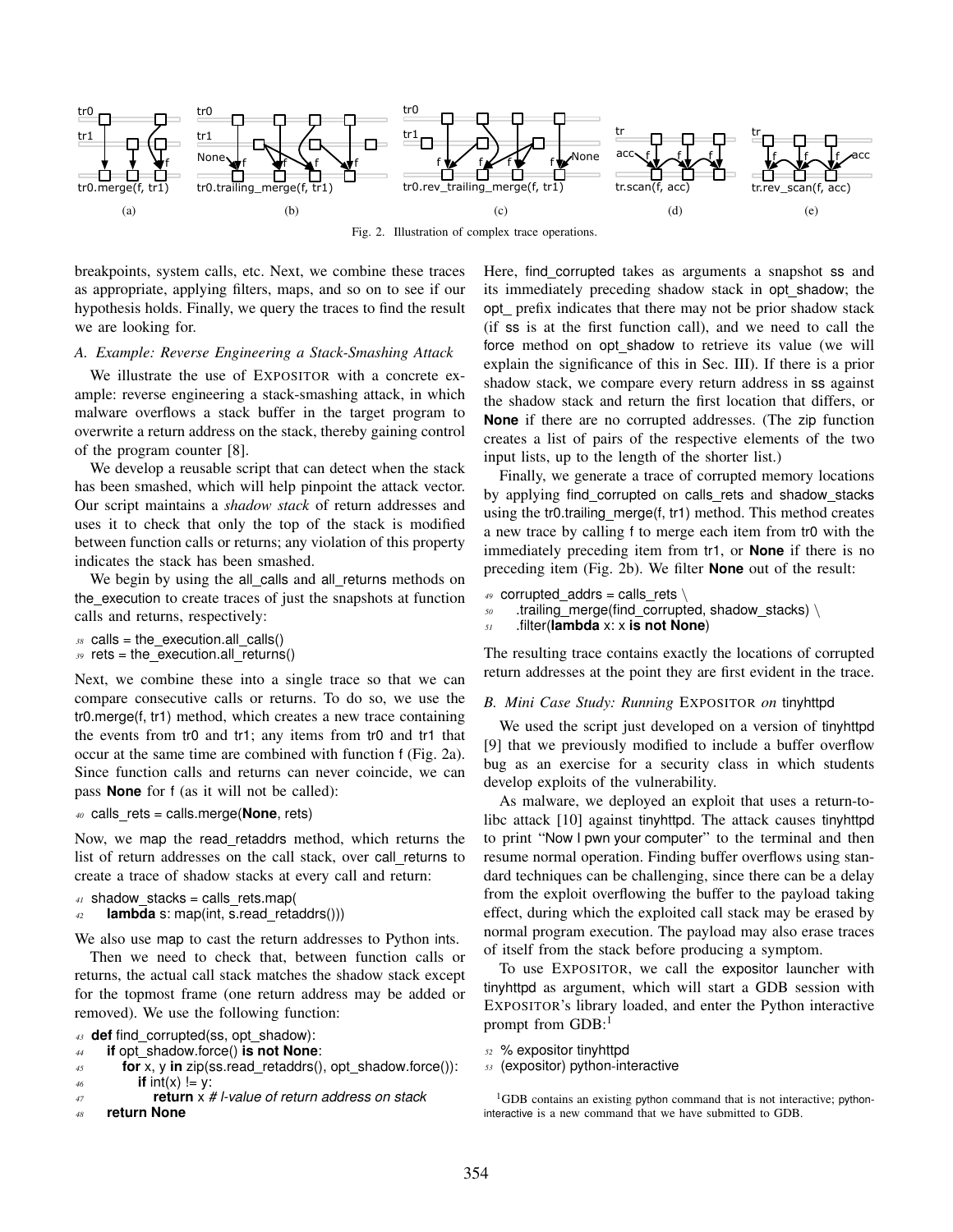Then, we start running tinyhttpd:

*<sup>54</sup>* >>>the execution.cont() *# start running*

```
55 httpd running on port 47055
```
When tinyhttpd launches, it prints out the port number on which it accepts client connections. On a different terminal, we run the exploit with this port number:

*<sup>56</sup>* % ./exploit.py 47055

*<sup>57</sup>* Trying port 47055

*<sup>58</sup>* pwning...

At this point, tinyhttpd prints the exploit message, so we interrupt the debugger and use EXPOSITOR to find the stack corruption, starting from the time when we interrupted it:

```
59 Now I pwn your computer
```
*<sup>60</sup> ˆC*

*<sup>61</sup> Program received signal SIGINT, Interrupt*

 $62 \gg$  corrupted addrs = stack corruption()

*<sup>63</sup> # function containing Sec. II-A code*

```
64 \gg \text{time} = \text{the execution.get time}()
```
65 >> last\_corrupt = corrupted\_addrs.get\_before(time)

Items in a trace are indexed by time, so the get before method call above tells EXPOSITOR to start computing corrupted addrs from the interrupted time backwards, and find the first function call or return when the stack corruption is detected. We can print the results:

- *<sup>66</sup>* >>>**print** time
- *<sup>67</sup>* 56686.8
- *<sup>68</sup>* >>>**print** last corrupt
- *<sup>69</sup>* Item(56449.2, *address*)

This shows that the interrupt occurred at time 56686.8, and the corrupted stack was first detected at a function call or return at time 56449.2. We can then find and print the snapshot that corrupted the return address with:

```
70 \gg bad writes = the execution \
```
- *<sup>71</sup>* .watchpoints(last corrupt.value, rw=WRITE)
- $72 \gg$ last bad write = bad writes.get before(last corrupt.time)

```
73 >>>print last bad write
```
*<sup>74</sup>* Item(56436.0, *snapshot*)

We find that the first write that corrupted the return address occurred at time 56436.0. We can then inspect the snapshot via last bad write.value. In this case, the backtrace of the very first snapshot identifies the exact line of code in tinyhttpd, a socket recv with an out-of-bounds pointer, that causes the stack corruption. Notice that to find the bug, EXPOSITOR only inspected from time 56686.8 to time 56436.0. Moreover, had last corrupt not explained the bug, we would then call corrupted\_addrs.get\_before(last\_corrupt.time) to find the prior corruption event, inspecting only as much of the execution as needed to track down the bug. Notice also that this script can be reused to find stack corruption in any program.

This mini case study also demonstrates that, for some debugging tasks, it can be much faster to search backward in time. It takes only 1 second for corrupted addrs .get before(time) to return; whereas if we had instead searched forward from the beginning (e.g., simulating a debugger without time-travel):

 $75$  first corrupted = corrupted addrs.get after(0)

it takes 4 seconds for the answer to be computed. Using EXPOSITOR, users can write scripts that search forward or backward in time, as optimal for the task.

# *C. Additional API Methods*

The example so far has covered much of the API in Fig. 1. Most of the remaining methods are straightforward. In addition to the methods discussed before, the execution class includes a method get at to return a snapshot at a particular time, and methods syscalls and watchpoints to return traces at system call entries and when memory values are read or written.

The trace class contains several simple methods for working with traces, such as len for computing the length of a trace. In addition to map and filter, the trace class also includes slice, which returns a subtrace between two times, letting us avoid computation over uninteresting portions of a trace.

The trace class also contains several more complex operations on traces. We have already seen merge and trailing merge. The rev trailing merge method is the same as the latter, except it merges with future items rather than past items (Fig. 2c). The scan method performs a fold- or reducelike operation for every prefix of an input trace (Fig. 2d). It is called as tr.scan(f, acc), where f is a binary function that takes an accumulator and an item as arguments, and acc is the initial accumulator. It returns a new trace containing the same number of items at the same times as in the input trace tr, where the *n*th output item  $out_n$  is recursively computed as:

$$
out_n = \begin{cases} in_n \oplus out_{n-1} & \text{if } n > 0\\ in_n \oplus acc & \text{if } n = 0 \end{cases}
$$

where f is written infix as  $\circled{f}$ . The rev\_scan method is similar, but deriving a trace based on future items rather than past items (Fig. 2e). rev\_scan computes the output item  $out_n$  as follows:

$$
out_n = \begin{cases} in_n \oplus out_{n+1} & \text{if } 0 \le n < length - 1 \\ in_n \oplus acc & \text{if } n = length - 1 \end{cases}
$$

We will see sample uses of these methods in section IV.

## III. LAZY TRACES IN EXPOSITOR

As just discussed, EXPOSITOR allows users to treat traces as if they were lists of snapshots. However, for many applications it would be impractical to eagerly record and analyze full program snapshots at every program point. Instead, EXPOS-ITOR uses the underlying time-travel debugger, UndoDB, to construct snapshots on demand, and to discard them when they are no longer used (since it is expensive to keep too many snapshots in memory at once). Thus the major challenge is to minimize the demand for snapshots, which EXPOSITOR accomplishes by constructing and manipulating traces *lazily*.

More precisely, all of the trace generators and combinators, including execution.all calls, trace.map, trace.merge, etc., return immediately without invoking UndoDB. It is only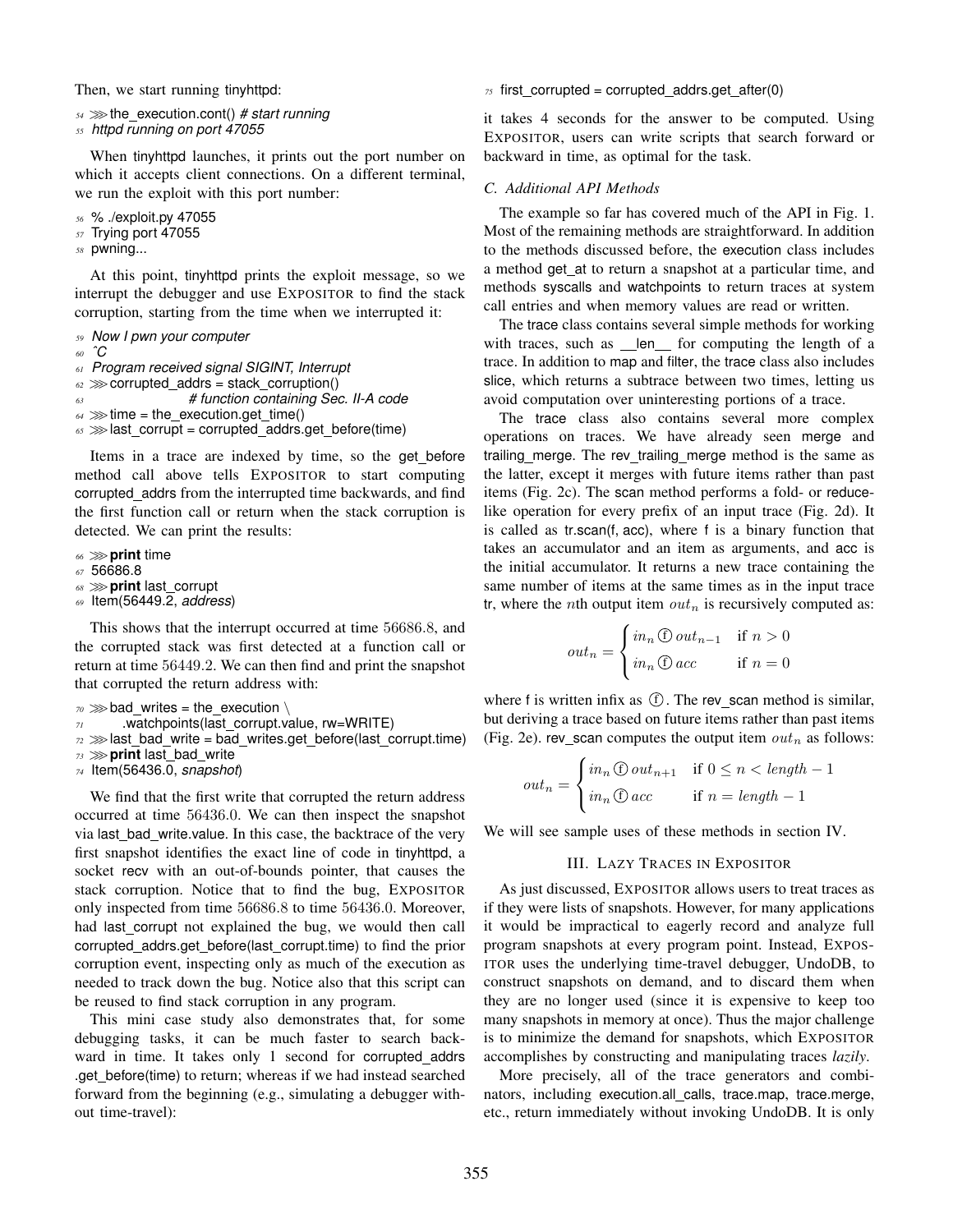when final values are demanded, with execution.get at, trace .get at, trace.get after, or trace.get before, that EXPOSITOR queries the actual program execution, and it does so only as much as is needed to acquire the result. For example, the construction of corrupted addrs in Sec. II-A induces *no* time travel on the underlying program—it is not until the call to corrupted addrs.get before(time) in Sec. II-B that EXPOSITOR uses the debugger to acquire the final result.

To achieve this design, EXPOSITOR uses a lazy, intervaltree-like data structure to implement traces. More precisely, a trace is a binary tree whose nodes are annotated with the (closed) lower-bound and (open) upper-bound of the intervals they span, and leaf nodes either contain a value or are empty. The initial tree for a trace contains no elements (only its definition), and EXPOSITOR materializes tree nodes as needed.

As a concrete example, the following trace constructs the tree shown on the right, with a single lazy root node spanning the interval  $[0, \infty)$ , which we draw as a dotted box and arrow.

 $76$  foo = the\_execution.breakpoints("foo")

```
^0 \frac{1}{2}^{\circ}
```
Now suppose we call foo.get before(100). EXPOSITOR sees that the query is looking for the last call to foo before time 100, so it will ask UndoDB to jump to time 100 and then run backward until hitting such a call. Let us suppose the call is at time 50, and the next instruction after that call is at time 50.1. Then EXPOSITOR will expand the root node shown above to the following tree:



Here the trace has been subdivided into four intervals: The intervals  $[0, 50)$  and  $[100, \infty)$  are lazy nodes with no further information, as EXPOSITOR did not look at those portions of the execution. The interval [50, 50.1) contains the discovered call, and the interval [50.1, 100) is fully resolved and contains no calls to foo. Notice that if we ask the same query again, EXPOSITOR can traverse the interval tree above to respond without needing to query UndoDB.

Likewise, calling get at(t) or get after(t) either returns immediately (if the result has already been computed) or causes UndoDB to jump to time t (and, for get after(t), to then execute forward). These methods may return **None**, e.g., if a call to foo did not occur before/after/at time t.

In the scripts we have written, we find that if we request 30- 50% of items in a trace, computing traces lazily takes less time than computing eagerly. The performance varies depending on the query pattern, e.g., get before is more expensive than get at or get after, since the former requires UndoDB to search backward, as well as the kind of computations done, e.g., an expensive map helper function will overshadow the cost of laziness (see our technical report for details [7]).

## *A. Lazy Trace Operations*

We implement filter, map, and slice lazily on top of the interval tree data structure. For a call  $tr1 = tr0 \cdot map(f)$ , we initially construct an empty interval tree, and when values are demanded in tr1 (by get\_X calls), EXPOSITOR conceptually calls tr0.get X, applies f to the result, and caches the result for future reuse. Calls to tr0.filter(p) are handled similarly, constructing a lazy tree that, when demanded, repeatedly gets values from tr0 until p is satisfied. Note that for efficiency, EXPOSITOR's implementation actually does not directly call get X on the underlying traces, but instead manipulates their tree data structures directly.

The implementation of tr0.merge(f, tr1) also calls get X on tr1 also as required. For a call tr.slice(t0, t1) EXPOSITOR creates an interval tree that delegates get X calls, asking for items from time t0 to time t1 to tr, and returns **None** for items that fall outside that interval.

For the last four operations, [rev ]trailing merge and [rev ]scan, EXPOSITOR employs additional laziness in the helper function argument f. To illustrate, consider a call to tr.scan(f, acc). Here, EXPOSITOR passes the accumulator to f wrapped in an instance of class lazy, defined as follows:

```
77 class lazy:
```

```
78 force(): return the actual value
```

```
79 is forced(): return whether force has been called
```
The force method, when first called, will compute the actual value and cache it; the cached value is returned in subsequent calls. Thus, f can force the accumulator as needed, and if it is not forced, it will not be computed.

To see the benefit, consider the following example, which uses scan to derive a new trace in which each item is a count of the number of consecutive calls to foo with nonzero arguments, resetting the count when foo is called with zero:

```
80 foo = execution.breakpoints("foo") # void foo(int x)
```

```
81 def count nonzero foo(lazy acc, snapshot):
```

```
s_2 if snapshot.read_var("x") != 0:
```

```
83 return lazy acc.force() + 1
```

```
84 else:
85 return 0
```
86 nonzero\_foo = foo.scan(count\_nonzero\_foo, 0)

Notice that if lazy acc were not lazy, EXPOSITOR would have to compute its value before calling count nonzero foo. By the definition of scan (Fig. 2d), this means that it must recursively call count\_nonzero\_foo to compute all prior output items before computing the current item, even if it is unnecessary to do so, e.g., if we had called nonzero foo.get before(t), and the call to foo just before time t had argument x=0. Thus, a lazy accumulator avoids this unnecessary work. EXPOSITOR uses a lazy accumulator in rev\_scan for the same reason.

Likewise, observe that in tr0.trailing merge(f, tr1), for a particular item in tr0 the function f may not need to look in tr1 to determine its result; thus, EXPOSITOR wraps the tr1 argument to f in an instance of class lazy. The implementation of rev\_trailing\_merge similarly passes lazy items from tr1 to f. Note that there is no such laziness in the regular merge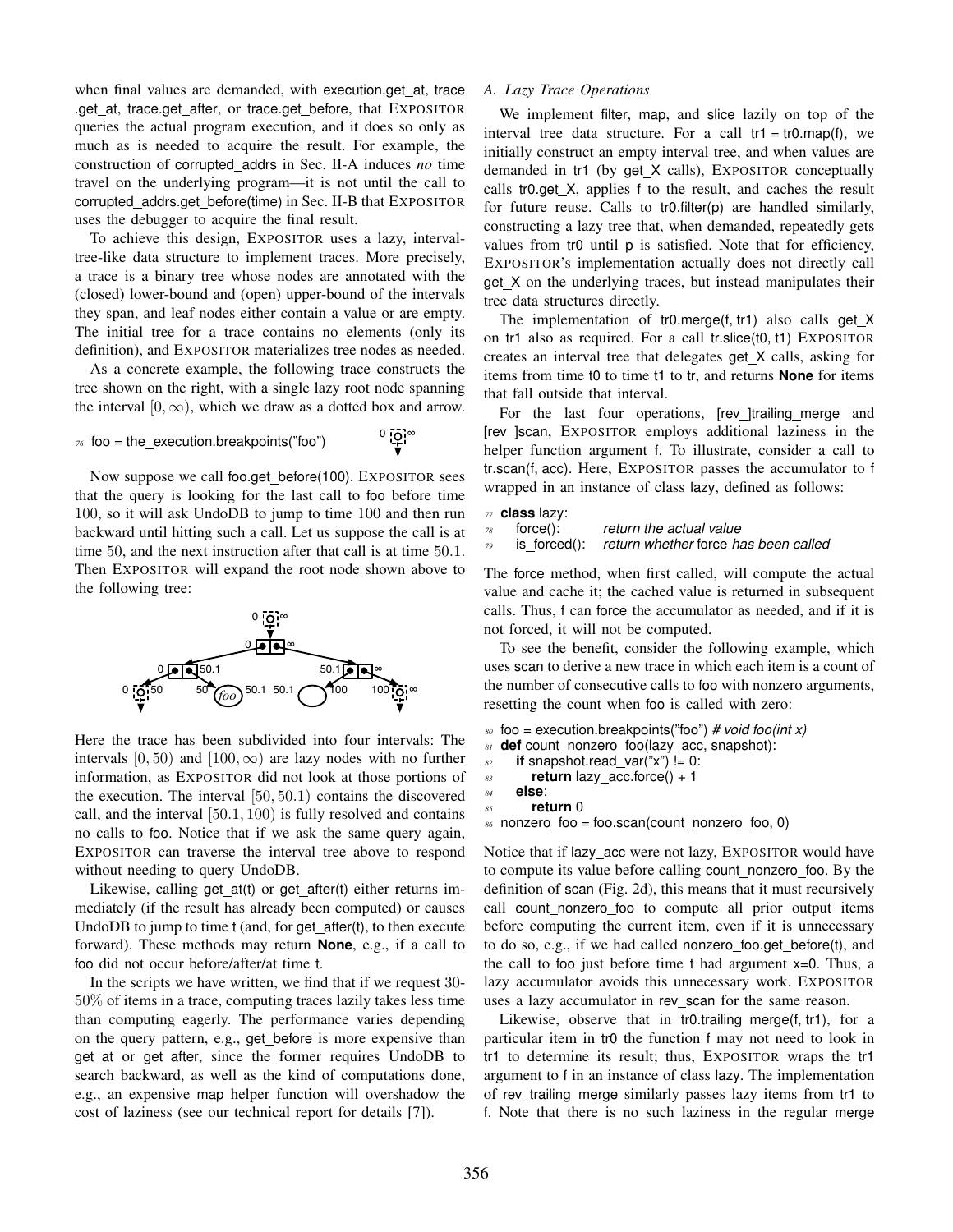operation. The reason is that in tr0.merge(f, tr1), the items from tr0 and tr1 that are combined with f occur at the same time. Thus, making f's arguments lazy would not reduce demands on the underlying time-travel debugger.

#### *B. Tree Scan*

Finally, EXPOSITOR provides another list combinator, *treescan*, which is a lazier variant of scan that is sometimes more efficient. Tree scan is invoked with tr.tscan(f), where f must be an associative function that is lazy and optional in its left argument and lazy in its right argument. The tscan method generates an output trace of the same length as the input trace, where the *n*th output  $out_n$  is defined as:

$$
out_n = in_0 \oplus in_1 \oplus \cdots \oplus in_n
$$

Notice that there is no accumulator, and EXPOSITOR can apply f in any order, since it is associative. When a value at time t is demanded from the output trace, EXPOSITOR first demands the item  $in_n$  at that time in the input trace (if no such item exists, then there is no item at that time in the output trace). Then EXPOSITOR walks down the interval tree structure of the input trace, calling f (only if demanded) on each internal tree node's children to compute  $out_n$ . Since the interval tree for the input trace is computed lazily, f may sometimes be called with **None** as a left argument, for the case when f forces an interval that turns out to contain no values; thus for correctness, we also require that f treats **None** as a left identity. (The right argument corresponds to  $in_n$  and so will never be **None**.)

Because both arguments of f are lazy, EXPOSITOR avoids computing either argument unnecessarily. The is forced method of the lazy class is particularly useful for tscan, as it allows us to determine if either argument has been forced and evaluate it first. For example, we can find if a trace contains a true value as follows:

 **def** has true(lazyleft, lazyright): **return** lazyleft.is forced() **and** lazyleft.force() \ **or** lazyright.is forced() **and** lazyright.force() \ **or** lazyleft.force() **or** lazyright.force() has true trace = some trace.tscan(has true) <sup>92</sup> last\_has\_true = has\_true\_trace.get\_before("inf")

The best case for this example occurs if either lazyleft or lazyright have been forced by a prior query, in which case either the first clause (line 88) or second clause (line 89) will be true and the unforced argument need not be computed due to short-circuiting.

EXPOSITOR's rev tscan derives a new trace based on future items instead of past items, computing output item  $out_n$  as:

$$
out_n = in_n \oplus in_{n+1} \oplus \cdots \oplus in_{length-1}
$$

Here, the right argument to f is optional, rather than the left.

#### IV. THE EDIT HASH ARRAY MAPPED TRIE

Many of the EXPOSITOR scripts we have written use sets or maps to record information about the program execution. Unfortunately, a typical eager implementation of them could demand all items in the traces, defeating the intention of *<sup>98</sup>* **class** edithamt:

```
99 find(k): Return the value for k or None if not found
100 find multi(k): Return an iterator of all values bound to k
101
```
- *<sup>102</sup> # Static factory methods to create new EditHAMTs:*
- *<sup>103</sup>* addkeyvalue(lazy eh, k, v): *<sup>104</sup> Add binding of* k *to* v *to* lazy eh

```
105 remove(lazy_eh, k):
106 Remove all bindings for k from lazy eh
```
*<sup>107</sup>* concat(lazy eh1, lazy eh2): *<sup>108</sup> Concatenate* lazy eh2 *edit history to* lazy eh1

```
Fig. 3. The EditHAMT API (partial).
```
EXPOSITOR's lazy trace data structure. For example, consider the following code, which uses Python's standard (non-lazy) set class to collect all arguments in calls to a function foo:

```
93 foos = the execution.breakpoints("foo") # void foo(int arg)
94 def collect_foo_args(lazy_acc, snap):
95 return lazy acc.force().union( \
96 set([ int(snap.read var("arg")) ]))
97 foo_args = foos.scan(collect_foo_args, set())
```
Notice that we must force lazy acc to call the union method to create a deep copy of the updated set (lines 95–96). Unfortunately, forcing lazy acc causes the immediately preceding set to be computed by recursively calling collect foo args. As a result, we must compute all preceding sets in the trace even if a particular query could be answered without doing so.

To address these problems, we developed the *edit hash array mapped trie* (*EditHAMT*), a new set, map, multiset, and multimap data structure that supports lazy construction and queries, to complement the trace data structure.

#### *A. Using the EditHAMT*

From the user's perspective, the EditHAMT is an immutable data structure that maintains the entire history of edit operations for each EditHAMT. Fig. 3 shows a portion of the API. The edithamt class includes find(k) and find\_multi(k) methods to look up the most recent value or all values mapped to key k, respectively. (We omit set/multiset operations and some multimap operations for brevity). EditHAMT operations are implemented as static factory methods: calling edithamt.addkeyvalue(lazy eh, k, v) and edithamt .remove(lazy eh, k) makes new EditHAMTs by adding or removing a binding from their EditHAMT arguments; we can pass None into lazy\_eh for an empty EditHAMT. The lazy\_eh argument to both methods is lazy so that we need not force it until a call to find or find multi demands a result.

The last static factory method, edithamt.concat(lazy eh1, lazy eh2), concatenates the edit histories of its arguments. For example:

```
109 eh rem = edithamt.remove(None, "x")
```

```
110 eh add = edithamt.addkeyvalue(None, "x", 42)
```

```
m eh = edithamt.concat(eh_add, eh_rem)
```
Here eh is the empty EditHAMT, since it contains the additions in eh\_add followed by the removals in eh\_rem. A common EXPOSITOR script pattern is to map a trace to a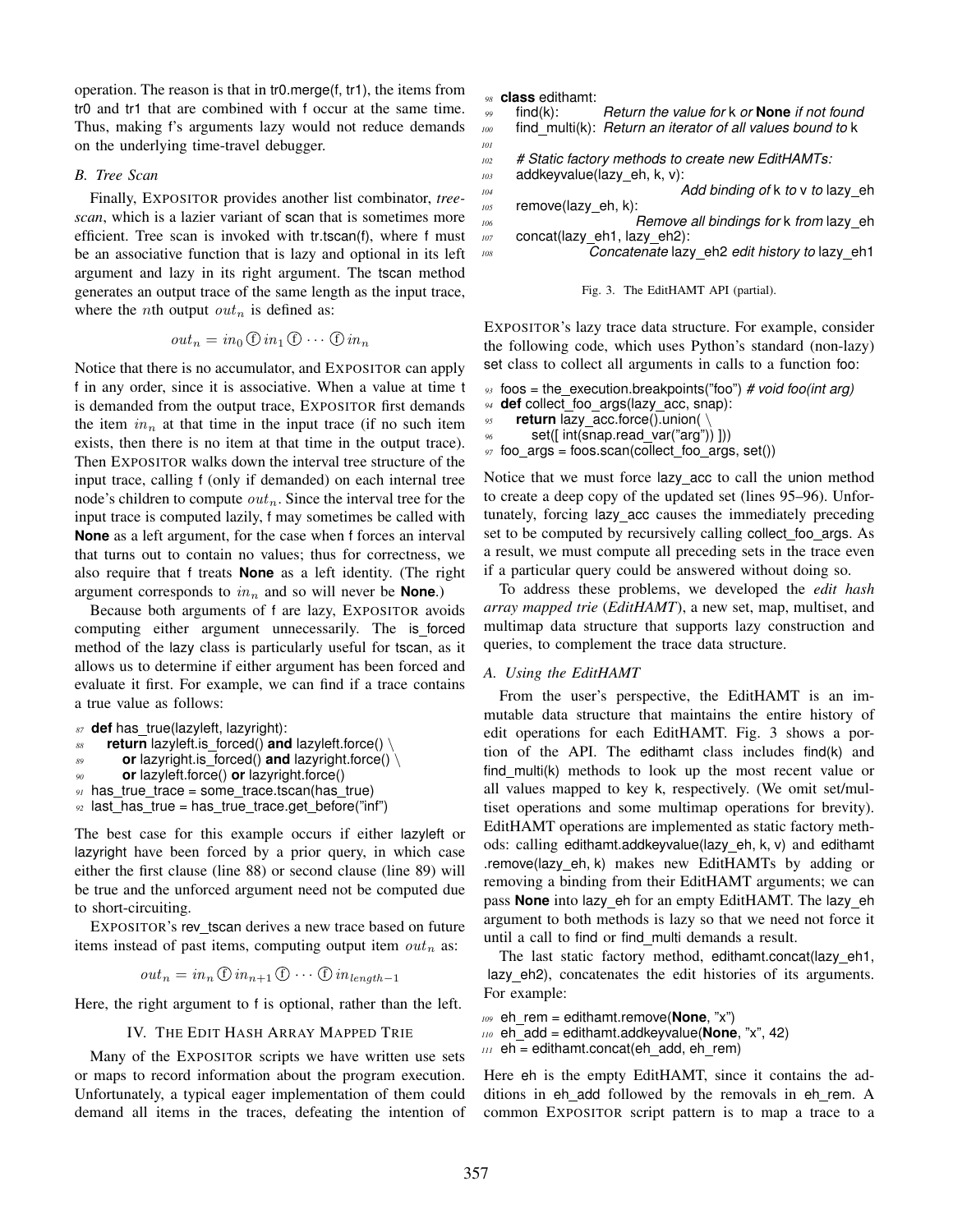sequence of EditHAMT additions and removals, and then use edithamt.concat with scan or tscan to concatenate those edits.

As an example, we present the race detector used in our Firefox case study (Section V). The detector compares each memory access against prior accesses to the same location from any thread. Since UndoDB serializes thread schedules, each read need only be compared against the immediately preceding write, and each write against all preceding reads up to and including the immediately preceding write.

To start, we define a function that uses the EditHAMT as a multimap to track the access history of a given variable v:

```
112 def access events(v):
```

```
113 reads = the_execution.watchpoints(v, rw=READ) \
114 .map(lambda s: edithamt.addkeyvalue( \
115 None, v, ("read", s.get_thread_id())))
116 writes = the_execution.watchpoints(v, rw=WRITE) \
117 .map(lambda s: edithamt.addkeyvalue( \
118 edithamt.remove(None, v), \
119 v, ("write", s.get thread id())
120 return reads.merge(None, writes)
```
In access events, we create the trace reads by finding all reads to v using the watchpoints method (line 113), and then mapping each snapshot to a singleton EditHAMT that binds v to a tuple of "read" and the running thread ID (lines 114–115). Similarly, we create the trace writes for writes to  $v$  (line 116), but instead map each write snapshot to an EditHAMT that first removes all prior bindings for v (line 118), then binds v to a tuple of "write" and the thread ID (lines 117–119). Finally, we merge reads and writes, and return the result (line 120).

We are not done yet, since the EditHAMTs in the trace returned by access events contain only edit operations corresponding to individual accesses to v. We can get a trace of EditHAMTs that records all accesses to v from the beginning of the execution by using scan with edithamt.concat to concatenate the individual EditHAMTs. For example, we can record the access history of var1 as follows:

```
121 var1 history = access events("var1").scan(edithamt.concat)
```
We can also track multiple variables by calling access events on each variable, merging the traces, then concatenating the merged trace, e.g., to track var1 and var2:

```
122 access history = \sqrt{ }123 access_events("var1").merge(access_events("var2")) \
```

```
124 .scan(edithamt.concat)
```
Since trace methods are lazy, this code completes immediately; the EditHAMT operations will only be applied, and the underlying traces forced, when we request a particular access, e.g., at the end of the execution (time "inf"):

# 125 last = access\_history.get\_before("inf")

To see laziness in action, consider applying the above analysis to an execution depicted in Fig. 4, which shows two threads at the top and the corresponding EditHAMT operations at the bottom. Now suppose we print the latest access to var1 at time  $t_4$  using the find method:

```
126 >>>print last.find("var1")
```
*<sup>127</sup>* ("read", 2)



Fig. 4. Example execution with two threads accessing var1 (gray) and var2, and the corresponding EditHAMT operations returned by access\_events.

Because "var1" was just added at time  $t_4$ , answering this query will only force the EditHAMT and query the time-travel debugger at time  $t_4$ , and not before.

As another example, suppose we want to find all accesses to var1 from the last access backwards using find multi:

- *<sup>128</sup>* >>>**for** mem access **in** last.find multi("var1"):
- *<sup>129</sup>* **print** mem access
- *<sup>130</sup>* ("read", 2)
- *<sup>131</sup>* ("write", 1)

Here since all "var1" bindings added prior to time  $t_2$  were removed at time  $t_2$ , the results are computed without forcing any EditHAMTs or querying the debugger before time  $t_2$ .

#### *B. Implementation*

The EditHAMT is inspired by the *hash array mapped trie* (HAMT) [11]. Like the HAMT, the EditHAMT is a hybrid data structure combining the fast lookup of a hash table and the memory efficiency of a trie. Just as a hash table uses an array of buckets to map keys to values, the HAMT uses an *array mapped trie* (AMT)—a trie that maps fixed-width integer keys to values—for the same purpose; hash collisions are resolved using nested HAMTs with different hash functions.

We developed the EditHAMT by making two changes to the traditional HAMT. First, we replaced the AMT with the *LazyAMT*, which supports lazy, rather than eager, updates. Second, we resolve hash collisions, as well as support remove operations, using *EditList*s, which are lazy linked-lists of nodes tallying edit operations on the EditHAMT; the tails are lazily retrieved from the prior EditHAMT.

By representing a set as a list of edit operations rather than by its elements, the EditList allows us to modify a set by simply appending an add or remove operation to the list. This eliminates the need to know the rest of the set or to force the source EditList. (The same benefit holds for maps, multisets and multimaps.) However, a query on an EditList is slow since it takes  $O(n)$  time, where n is the number of edit operations. Instead, we build multiple EditLists, each containing only edits for values with the same hash, and use the LazyAMT to map hashes to EditLists, reducing the cost of lookups to  $O(1)$  time (assuming no hash collisions).

Furthermore, it is more memory efficient to make an updated copy of a LazyAMT in the EditHAMT, since only nodes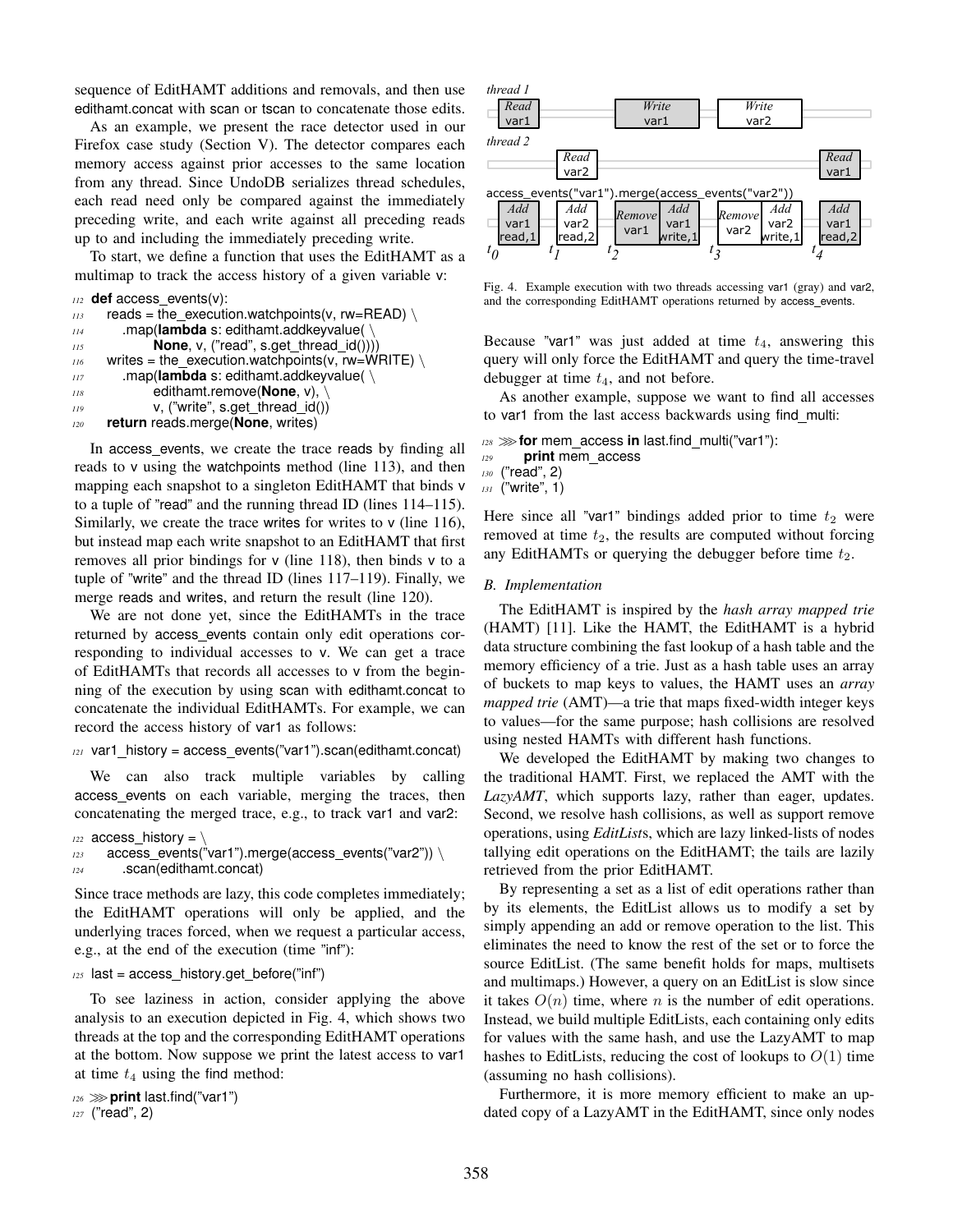along the path to the updated binding need to be copied, than it is to make a copy of the bucket array in a hash table, which can be much larger. This makes it viable to store every intermediate EditHAMT as it is created in a trace, as each EditHAMT only requires an additional  $O(1)$  memory over the prior EditHAMT. In our current implementation, a trace of EditHAMTs is cheaper than a trace of Python sets (which requires deep copying) if, on average, each EditHAMT or set in the trace has more than eight elements.

Map lookups in EditHAMTs are similar to set membership queries and take  $O(1)$  time as well (assuming no hash collisions). Multiset and multimap lookups also take  $O(1)$  time per added element or binding on average; however, if we remove individual elements or bindings, then lookups will take  $O(n)$ time where  $n$  is the number of remove operations.

#### V. FIREFOX CASE STUDY: DELAYED DEALLOCATION BUG

To put EXPOSITOR to the test, we used it to track down a subtle bug in Firefox that caused it to use more memory than expected [12]. The bug report contains a test page that, when scrolled, creates a large number of temporary JavaScript objects that should be immediately garbage collected. However, in a version of Firefox that exhibits the bug (revision c5e3c81d35ba), the memory usage increases by 70MB (as reported by top), and only decreases 20 seconds after a second scroll. As it turns out, this bug has never been directly fixed the actual cause is a data race, but the official fix instead papers over the problem by adding another GC trigger.

Our initial hypothesis for this bug is that there is a problem in the JavaScript garbage collector (GC). To test this hypothesis, we first run Firefox under EXPOSITOR, load the test page, and scroll it twice, temporarily interrupting the execution to call the execution.get time() just before each scroll,  $t_{scroll1}$ and  $t_{scroll2}$ , and after the memory usage decreases,  $t_{end}$ . Then, we create several traces to help us understand the GC and track down the bug, as summarized in Fig. 5.

We observe the GC behavior using a trace of the calls to (gc\_call) and returns from (gc\_return) function js\_GC (Fig. 5a). $<sup>2</sup>$  Also, we find out when memory is allocated or</sup> released to the operating system using mmap2 and munmap traces of the same-named system calls (Fig. 5b). Printing these traces reveals some oddly inconsistent behavior: the GC is called only once after  $t_{scroll1}$ , but five times after  $t_{scroll2}$ ; and memory is allocated after  $t_{scroll1}$  and deallocated just before  $t_{end}$ . To make sense of these inconsistencies, we inspect the call stack of each snapshots in gc call and discover that the first js GC call immediately after a scroll is triggered by a scroll event, but subsequent calls are triggered by a timer.

We now suspect that the first scroll somehow failed to trigger the creation of subsequent GC timers. To understand how these timers are created, we write a function called set tracing that creates a trace for analyzing set-like behavior, using EditHAMTs to track when values are inserted or removed, and apply set tracing to create timer trace by treating timer creation as set insertion, and timer triggering as set removal (Fig. 5c). This trace reveals that each js GC call creates a GC timer (between gc\_call and gc\_return snapshots), except the js GC call after the first scroll (and the last js GC call because GC is complete).

To find out why the first js GC call does not create a GC timer, we inspect call stacks again and learn that a GC timer is only created when the variable gcChunksWaitingToExpire is nonzero, and yet it is zero when the first js GC returns (at the first gc return snapshot). Following this clue, we create a watchpoint trace on gcChunksWaitingToExpire and discover that it remained zero through the first js\_GC call and becomes nonzero only after the first js GC returns. It stayed nonzero through the second scroll and second js GC call, causing the first GC timer to be created after that (Fig. 5d).

We posit that, for the GC to behave correctly, gcChunksWaitingToExpire should become nonzero at some point during the first js GC call. Inspecting call stacks again, we find that gcChunksWaitingToExpire is changed in a separate helper thread, and that, while the GC owns a mutex lock, it is not used consistently around gcChunksWaitingToExpire. This leads us to suspect that there is a data race. Thus, we develop a simple race detection script, one lock, that works by comparing each access to a chosen variable against prior accesses from different threads (Section IV-A explains how we track prior accesses), and checking if a particular lock was acquired or released prior to those accesses. For each pair of accesses, if at least one access is a write, and the lock was not held in one or both accesses, then there is a race, which we indicate as an item containing the snapshot of the prior access. We apply this race detector to gcChunksWaitingToExpire and confirm our suspicion that, after  $t_{scroll1}$ , there is a write that races with a prior read during the first js GC call when the timer should have been created (Fig. 5e).

To give a sense of EXPOSITOR's performance, it takes 2m6s to run the test page to  $t_{scroll2}$  while printing the gc\_call trace, with 383MB maximum resident memory (including GDB, since EXPOSITOR extends GDB's Python environment). The equivalent task in GDB/UndoDB without EXPOSITOR takes 2m19s and uses 351MB of memory (some difference is inevitable as the test requires user input, and Firefox has many sources of nondeterminism). As another data point, finding the race after  $t_{scroll1}$  takes 37s and another 5.4MB of memory.

The two analyses we developed, set\_tracing and one\_lock, take only 10 and 40 lines of code to implement, respectively, and both can be reused in other debugging contexts.

## VI. RELATED WORK

EXPOSITOR provides scripting for time-travel debuggers, with the central idea that a target program's execution can be manipulated (i.e., queried and computed over) as a firstclass object. Prior work on time-travel debugging has largely provided low-level access to the underlying execution without consideration for scripting. Of the prior work on scriptable debugging, EXPOSITOR is most similar to work that views the

<sup>&</sup>lt;sup>2</sup>The index=-1 optional argument to execution.breakpoints indicates that the breakpoint should be set at the end of the function.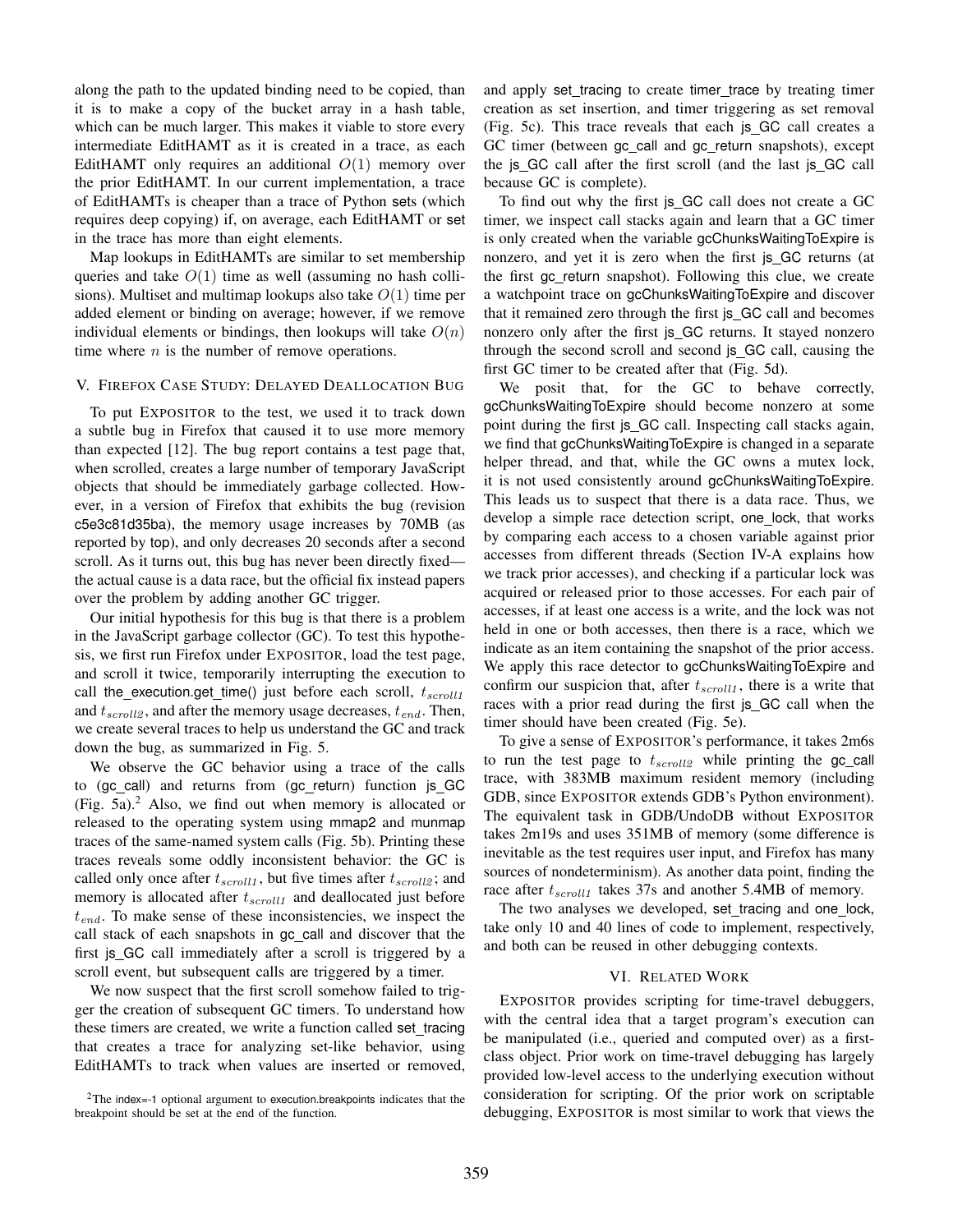

Fig. 5. Timeline of items in traces used to debug Firefox.

program as an event generator—with events seeded from function calls, memory reads/writes, etc.—and debugging scripts as database-style queries over event streams or as datafloworiented stream transformers. None of this scripting work includes the notion of time travel.

# *A. Time-Travel Debuggers*

Broadly speaking, there are two classes of time-travel debuggers. *Omniscient debuggers* work by logging the state of the program being debugged after every instruction, and then reconstructing the state from the log on demand. Some examples of omniscient debuggers include ODB [13], Amber (also known as Chronicle) [6], Tralfamadore [14], and TOD [15]. In contrast, *replay debuggers* work by logging the results of system calls the program makes (as well as other sources of nondeterminism) and making intermediate checkpoints, so that the debugger can reconstruct a requested program state by starting at a checkpoint and replaying the program with the logged system calls. Several recent debuggers of this style include URDB [16] and UndoDB [5] (which we used in our prototype) for user-level programs, and TTVM [17] and VMware ReTrace [18] for entire virtual machines. EXPOSITOR could target either style of debugger in principle, but replay debugging scales much better (e.g., about  $1.7\times$  recording overhead for UndoDB vs.  $300\times$  for Amber). Engblom [19] provides a more comprehensive survey on timetravel debugging techniques and implementations.

The above work focuses on implementing time travel efficiently; most systems provide very simple APIs for accessing the underlying execution, and do not consider how time travel might best be exploited by debugging scripts.

Similarly, GDB's Python environment simply allows a Python program to execute GDB (and UndoDB) commands in a callback-oriented, imperative style. This is quite tedious, e.g., just counting the number of calls to a particular function takes 16 lines of code and cannot be composed with other scripts (e.g., to refine the count to calls that satisfy predicate  $p$ ). EXPOSITOR's notion of traces is simpler and more composable: function call counting can be done in one line by computing the length of a breakpoint trace; to refine the count, we simply filter the trace with  $p$  before counting.

Tralfamadore [20] considers generalizing standard debugging commands to entire executions, but does not provide a way to customize these commands with scripts.

Whyline is a kind of omniscient debugger with which users can ask "*why did*" and "*why didn't*" questions about the control- and data-flow in the execution, e.g., "*why did this Button's visible = true*" or "*why didn't Window appear*" [21]. Whyline records execution events (adding  $1.7\times$  to  $8.5\times$  overhead), and when debugging begins, it uses program slicing [22] to generate questions and the corresponding answers (imposing up to a  $20\times$  further slowdown). Whyline is good at what it does, but its lack of scriptability limits its reach; it is hard to see how we might have used it to debug the Firefox memory leak, for example. In concept, Whyline can be implemented on top of EXPOSITOR, but limitations of GDB and UndoDB (in particular, the high cost of software watchpoints, and the inability to track data-flow through registers) makes it prohibitively expensive to track fine-grained data-flow in an execution. We plan to overcome this limitation in future work, e.g., using EDDI [23] to implement fast software watchpoints.

# *B. High-Level (Non-callback Oriented) Debugging Scripts*

EXPOSITOR's design was inspired by MzTake [3], a Scheme-based, interactive, scriptable debugger for Java based on *functional reactive programming*. In MzTake, the program being debugged is treated as a source of *event streams* consisting of events such as function calls or value changes. Event streams can be manipulated with combinators that filter, map, fold, or merge events to derive new event streams. As such, an event stream in MzTake is like a trace in EXPOSITOR. Computations in MzTake are implicitly over the most recent value of a stream and are evaluated eagerly as the target program runs. To illustrate, consider our example of maintaining a shadow stack from Section II-A. In MzTake, when the target program calls a function, a new snapshot event s becomes available on the calls stream. The calls rets stream's most recent event is the most recent of calls and rets, so MzTake updates it to s. Since shadow stacks is derived from calls rets, MzTake updates its most recent event by executing map(int, s.read\_retaddrs())).

This eager updating of event streams, as the program executes, can be less efficient than using EXPOSITOR. In particular, EXPOSITOR evaluates traces lazily so that computation